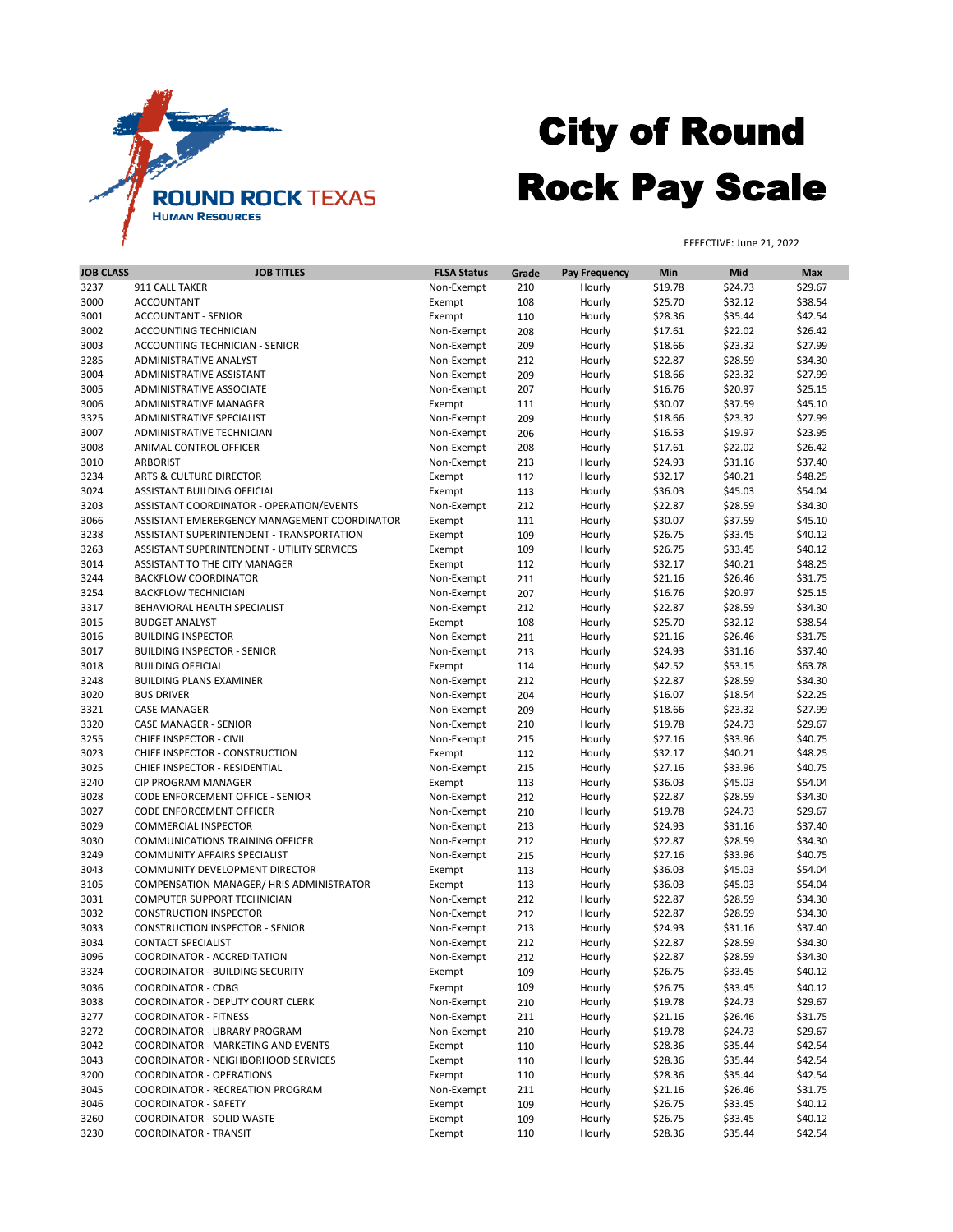| <b>JOB CLASS</b> | <b>JOB TITLES</b>                               | <b>FLSA Status</b> | Grade | <b>Pay Frequency</b> | Min     | <b>Mid</b> | <b>Max</b> |
|------------------|-------------------------------------------------|--------------------|-------|----------------------|---------|------------|------------|
| 3037             | <b>COORDINATOR - UTILITY BILLING</b>            | Non-Exempt         | 210   | Hourly               | \$19.78 | \$24.73    | \$29.67    |
| 3236             | <b>COORDINATOR - UTILITY SERVICES MARKETING</b> | Non-Exempt         | 212   | Hourly               | \$22.87 | \$28.59    | \$34.30    |
| 3047             | <b>COORDINATOR - VICTIM SERVICES</b>            | Non-Exempt         | 213   | Hourly               | \$24.93 | \$31.16    | \$37.40    |
| 3048             | <b>COORDINATOR - WATER CONSERVATION</b>         |                    |       |                      | \$28.36 | \$35.44    | \$42.54    |
|                  |                                                 | Exempt             | 110   | Hourly               |         |            |            |
| 3049             | <b>COURT BAILIFF</b>                            | Non-Exempt         | 210   | Hourly               | \$19.78 | \$24.73    | \$29.67    |
| 3050             | <b>COURT CLERK ADMINISTRATOR</b>                | Exempt             | 115   | Hourly               | \$50.18 | \$62.67    | \$75.26    |
| 3052             | <b>CREW LEADER - PARKS MAINTENANCE</b>          | Non-Exempt         | 210   | Hourly               | \$19.78 | \$24.73    | \$29.67    |
| 3053             | CREW LEADER - SYSTEMS MECHANIC                  | Non-Exempt         | 211   | Hourly               | \$21.16 | \$26.46    | \$31.75    |
| 3054             | <b>CREW LEADER - TRANSPORTATION</b>             | Non-Exempt         | 211   | Hourly               | \$21.16 | \$26.46    | \$31.75    |
| 3055             | <b>CREW LEADER - UTILITY SERVICES</b>           | Non-Exempt         | 211   | Hourly               | \$21.16 | \$26.46    | \$31.75    |
| 3056             | <b>CRIME ANALYST</b>                            | Non-Exempt         | 212   | Hourly               | \$22.87 | \$28.59    | \$34.30    |
| 3057             | <b>CRIME SCENE SPECIALIST</b>                   | Non-Exempt         | 212   | Hourly               | \$22.87 | \$28.59    | \$34.30    |
| 3058             | <b>CUSTODIAN</b>                                | Non-Exempt         | 204   | Hourly               | \$16.07 | \$18.54    | \$22.25    |
| 3059             | <b>CUSTOMER SERVICE REPRESENTATIVE</b>          | Non-Exempt         | 206   | Hourly               | \$16.53 | \$19.97    | \$23.95    |
|                  |                                                 |                    |       |                      |         |            |            |
| 3061             | <b>DEPUTY CITY CLERK</b>                        | Exempt             | 112   | Hourly               | \$32.17 | \$40.21    | \$48.25    |
| 3062             | <b>DEPUTY COURT CLERK</b>                       | Non-Exempt         | 207   | Hourly               | \$16.76 | \$20.97    | \$25.15    |
| 3063             | DEPUTY COURT CLERK ADMINISTRATOR                | Exempt             | 112   | Hourly               | \$32.17 | \$40.21    | \$48.25    |
| 3322             | DEVELOPMENT TECHNICIAN                          | Non-Exempt         | 209   | Hourly               | \$18.66 | \$23.32    | \$27.99    |
| 3267             | <b>DIGITAL DESIGNER</b>                         | Non-Exempt         | 215   | Hourly               | \$27.16 | \$33.96    | \$40.75    |
| 5001             | DIRECTOR, CVB                                   | Exempt             | 114   | Hourly               | \$42.52 | \$53.15    | \$63.78    |
| 3064             | DIVISION MANAGER - PD SUPPORT                   | Exempt             | 113   | Hourly               | \$36.03 | \$45.03    | \$54.04    |
| 3220             | ELECTRICIAN - JOURNEYMAN                        | Non-Exempt         | 211   | Hourly               | \$21.16 | \$26.46    | \$31.75    |
| 3065             | <b>EMERGENCY MANAGEMENT COORDINATOR</b>         | Exempt             | 113   | Hourly               | \$36.03 | \$45.03    | \$54.04    |
| 3067             | <b>ENGINEER - ASSOCIATE</b>                     | Exempt             | 110   | Hourly               | \$28.36 | \$35.44    | \$42.54    |
| 3265             | <b>ENGINEER - PRINCIPAL</b>                     |                    |       |                      | \$42.52 | \$53.15    | \$63.78    |
|                  |                                                 | Exempt             | 114   | Hourly               |         |            |            |
| 3068             | <b>ENGINEER - SENIOR</b>                        | Exempt             | 113   | Hourly               | \$36.03 | \$45.03    | \$54.04    |
| 3069             | <b>ENGINEER - STAFF</b>                         | Exempt             | 112   | Hourly               | \$32.17 | \$40.21    | \$48.25    |
| 3071             | <b>ENGINEERING TECHNICIAN - SENIOR</b>          | Non-Exempt         | 212   | Hourly               | \$22.87 | \$28.59    | \$34.30    |
| 3072             | <b>EQUIPMENT OPERATOR</b>                       | Non-Exempt         | 207   | Hourly               | \$16.76 | \$20.97    | \$25.15    |
| 3073             | <b>EVIDENCE TECHNICIAN</b>                      | Non-Exempt         | 207   | Hourly               | \$16.76 | \$20.97    | \$25.15    |
| 3074             | EXECUTIVE ADMINISTRATIVE ASSISTANT              | Exempt             | 108   | Hourly               | \$25.70 | \$32.12    | \$38.54    |
| 3075             | FACILITY MAINTENANCE TECHNICIAN                 | Non-Exempt         | 207   | Hourly               | \$16.76 | \$20.97    | \$25.15    |
| 3195             | FIELD LABORATORY TECHNICIAN                     | Non-Exempt         | 208   | Hourly               | \$17.61 | \$22.02    | \$26.42    |
| 3076             | <b>FORESTRY TECHNICIAN</b>                      | Non-Exempt         | 207   | Hourly               | \$16.76 | \$20.97    | \$25.15    |
| 3077             | <b>GIS ANALYST</b>                              | Non-Exempt         | 213   | Hourly               | \$24.93 | \$31.16    | \$37.40    |
| 3078             | <b>GIS ANALYST - SENIOR</b>                     |                    |       |                      | \$28.36 |            |            |
|                  |                                                 | Exempt             | 110   | Hourly               |         | \$35.44    | \$42.54    |
| 3281             | <b>GIS TECHNICIAN</b>                           | Non-Exempt         | 211   | Hourly               | \$21.16 | \$26.46    | \$31.75    |
| 3079             | HUMAN RESOURCES ASSISTANT                       | Non-Exempt         | 208   | Hourly               | \$17.61 | \$22.02    | \$26.42    |
| 3080             | HUMAN RESOURCES GENERALIST                      | Exempt             | 110   | Hourly               | \$28.36 | \$35.44    | \$42.54    |
| 3082             | HUMAN RESOURCES SPECIALIST                      | Non-Exempt         | 211   | Hourly               | \$21.16 | \$26.46    | \$31.75    |
| 3221             | <b>HVAC TECHNICIAN</b>                          | Non-Exempt         | 211   | Hourly               | \$21.16 | \$26.46    | \$31.75    |
| 3284             | IT-SECURITY ANALYST                             | Exempt             | 113   | Hourly               | \$36.03 | \$45.03    | \$54.04    |
| 3085             | LAB ANALYST                                     | Non-Exempt         | 209   | Hourly               | \$18.66 | \$23.32    | \$27.99    |
| 3086             | LAB ANALYST - SENIOR                            | Non-Exempt         | 212   | Hourly               | \$22.87 | \$28.59    | \$34.30    |
| 3088             | LAW ENFORCEMENT SUPPORT TECHNICIAN              | Non-Exempt         | 208   | Hourly               | \$17.61 | \$22.02    | \$26.42    |
| 3161             | <b>LEAD - FLEET TECHNICIAN</b>                  | Non-Exempt         | 212   | Hourly               | \$22.87 | \$28.59    | \$34.30    |
| 3089             | LIBRARIAN                                       | Exempt             | 108   | Hourly               | \$25.70 | \$32.12    | \$38.54    |
| 3280             | <b>LIBRARIAN - LEAD</b>                         | Exempt             | 110   | Hourly               | \$28.36 | \$35.44    | \$42.54    |
|                  |                                                 |                    |       |                      |         |            |            |
| 3090             | LIBRARY ASSISTANT                               | Non-Exempt         | 206   | Hourly               | \$16.53 | \$19.97    | \$23.95    |
| 3091             | <b>LIBRARY ASSOCIATE</b>                        | Non-Exempt         | 205   | Hourly               | \$16.30 | \$19.00    | \$22.81    |
| 3092             | <b>LIBRARY ATTENDANT</b>                        | Non-Exempt         | 204   | Hourly               | \$16.07 | \$18.54    | \$22.25    |
| 3093             | <b>LOGISTICS OFFICER</b>                        | Non-Exempt         | 211   | Hourly               | \$21.16 | \$26.46    | \$31.75    |
| 3094             | <b>LOGISTICS OFFICER - IT</b>                   | Non-Exempt         | 212   | Hourly               | \$22.87 | \$28.59    | \$34.30    |
| 3258             | MANAGEMENT ANALYST - CITY MANAGER'S OFFICE      | Exempt             | 111   | Hourly               | \$30.07 | \$37.59    | \$45.10    |
| 3095             | MANAGER - ACCOUNTING                            | Exempt             | 113   | Hourly               | \$36.03 | \$45.03    | \$54.04    |
| 3097             | <b>MANAGER - BENEFITS</b>                       | Exempt             | 113   | Hourly               | \$36.03 | \$45.03    | \$54.04    |
| 3250             | MANAGER - BUILDING CONSTRUCTION                 | Exempt             | 113   | Hourly               | \$36.03 | \$45.03    | \$54.04    |
| 3099             | MANAGER - CODE ENFORCEMENT                      | Exempt             | 110   | Hourly               | \$28.36 | \$35.44    | \$42.54    |
| 3100             | MANAGER - CRIME ANALYSIS & STATISTICS           | Exempt             | 111   | Hourly               | \$30.07 | \$37.59    | \$45.10    |
| 3103             | MANAGER - FACILITY MAINTENANCE                  | Exempt             | 113   | Hourly               | \$36.03 | \$45.03    | \$54.04    |
| 3104             | <b>MANAGER - FLEET OPERATIONS</b>               |                    | 113   |                      | \$36.03 | \$45.03    | \$54.04    |
|                  |                                                 | Exempt             |       | Hourly               |         |            |            |
| 3102             | MANAGER - INFORMATION TECHNOLOGY                | Exempt             | 114   | Hourly               | \$42.52 | \$53.15    | \$63.78    |
| 3107             | MANAGER - LIBRARY                               | Exempt             | 112   | Hourly               | \$32.17 | \$40.21    | \$48.25    |
| 3108             | MANAGER - PARKS AND RECREATION                  | Exempt             | 112   | Hourly               | \$32.17 | \$40.21    | \$48.25    |
| 3109             | MANAGER - PARKS DEVELOPMENT                     | Exempt             | 112   | Hourly               | \$32.17 | \$40.21    | \$48.25    |
| 3110             | MANAGER - PLANNING                              | Exempt             | 113   | Hourly               | \$36.03 | \$45.03    | \$54.04    |
| 3115             | MANAGER - PUBLIC SAFETY COMMUNICATIONS          | Exempt             | 111   | Hourly               | \$30.07 | \$37.59    | \$45.10    |
| 3111             | <b>MANAGER - PURCHASING</b>                     | Exempt             | 113   | Hourly               | \$36.03 | \$45.03    | \$54.04    |
| 3112             | <b>MANAGER - SAFETY RISK</b>                    | Exempt             | 113   | Hourly               | \$36.03 | \$45.03    | \$54.04    |
| 3113             | <b>MANAGER - SPORTS CENTER</b>                  | Exempt             | 113   | Hourly               | \$36.03 | \$45.03    | \$54.04    |
| 3114             | <b>MANAGER - STORM WATER</b>                    | Exempt             | 113   | Hourly               | \$36.03 | \$45.03    | \$54.04    |
| 3118             | <b>MANAGER - UTILITY BILLING</b>                | Exempt             | 112   | Hourly               | \$32.17 | \$40.21    | \$48.25    |
|                  |                                                 |                    |       |                      |         |            |            |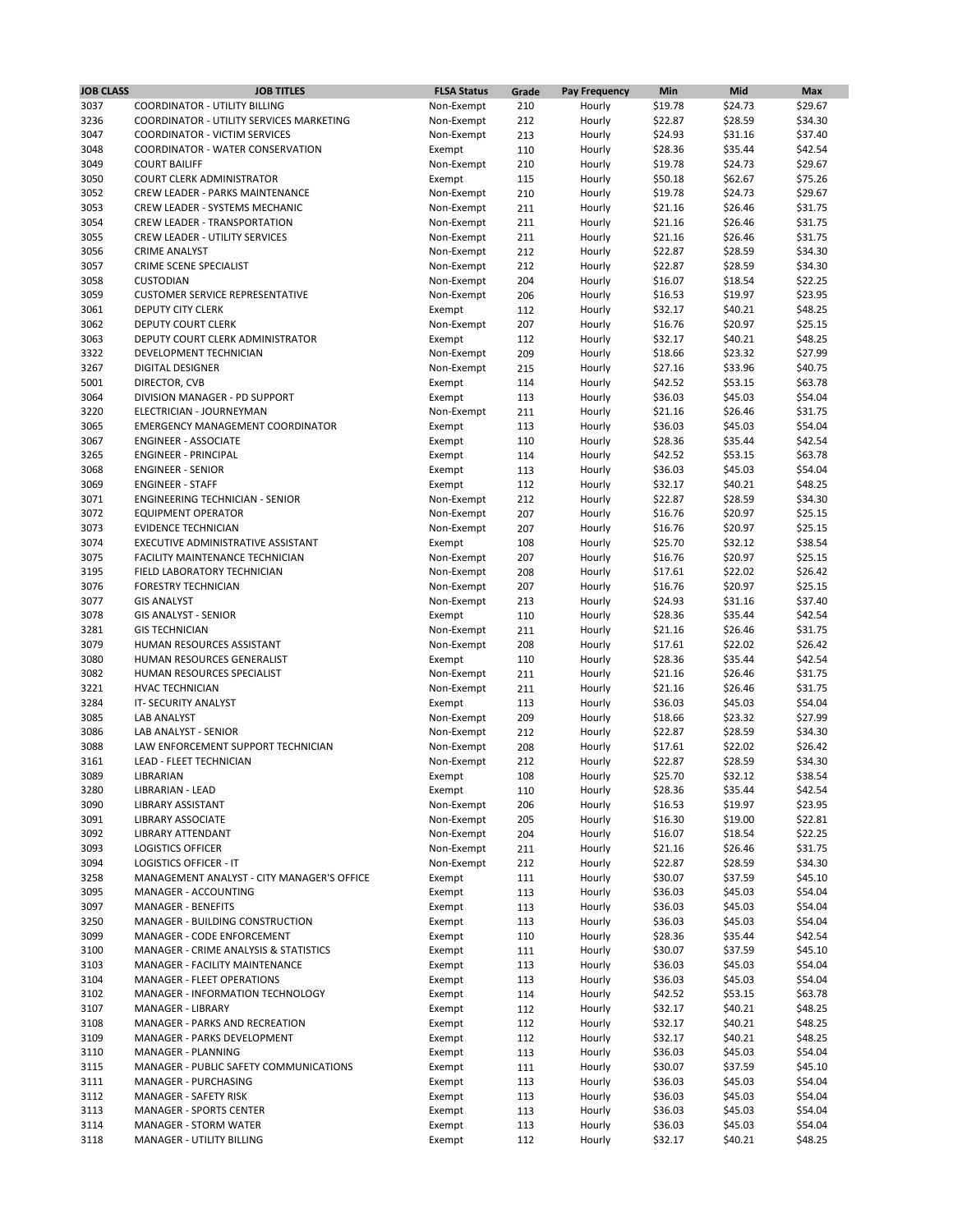| <b>JOB CLASS</b> | <b>JOB TITLES</b>                         | <b>FLSA Status</b> | Grade | <b>Pay Frequency</b> | Min     | Mid     | <b>Max</b> |
|------------------|-------------------------------------------|--------------------|-------|----------------------|---------|---------|------------|
| 3121             | <b>MECHANIC</b>                           | Non-Exempt         | 209   | Hourly               | \$18.66 | \$23.32 | \$27.99    |
| 3243             | <b>MECHANIC - PUBLIC SAFETY</b>           | Non-Exempt         | 211   | Hourly               | \$21.16 | \$26.46 | \$31.75    |
| 3319             | <b>MEDICAL SPECIALIST</b>                 | Non-Exempt         | 214   | Hourly               | \$26.37 | \$32.97 | \$39.56    |
| 3318             | <b>MEDICAL SPECIALIST - SENIOR</b>        | Non-Exempt         | 215   | Hourly               | \$27.16 | \$33.96 | \$40.75    |
| 3123             | METER SERVICES REPRESENTATIVE             | Non-Exempt         | 206   | Hourly               | \$16.53 | \$19.97 | \$23.95    |
| 3223             | METER SERVICES TECHNICIAN                 | Non-Exempt         | 208   | Hourly               | \$17.61 | \$22.02 | \$26.42    |
| 3270             | <b>MS4 TECHNICIAN</b>                     | Non-Exempt         | 210   | Hourly               | \$19.78 | \$24.73 | \$29.67    |
| 3124             | MULTI MEDIA SPECIALIST                    | Non-Exempt         | 215   | Hourly               | \$27.16 | \$33.96 | \$40.75    |
| 3125             | NETWORK ADMINISTRATOR                     | Exempt             | 112   | Hourly               | \$32.17 | \$40.21 | \$48.25    |
| 3226             | ORGANIZATIONAL DEVELOPMENT TRAINER        | Exempt             | 110   | Hourly               | \$28.36 | \$35.44 | \$42.54    |
| 3126             | <b>PARK RANGER</b>                        | Non-Exempt         | 210   | Hourly               | \$19.78 | \$24.73 | \$29.67    |
| 3127             | <b>PARK RANGER - SENIOR</b>               | Non-Exempt         | 212   | Hourly               | \$22.87 | \$28.59 | \$34.30    |
| 3087             | PARKS DEVELOPMENT SPECIALIST              | Exempt             | 110   | Hourly               | \$28.36 | \$35.44 | \$42.54    |
| 3128             | PARKS MAINTENANCE WORKER                  | Non-Exempt         | 205   | Hourly               | \$16.30 | \$19.00 | \$22.81    |
| 3129             | PARKS MAINTENANCE WORKER - SENIOR         | Non-Exempt         | 207   | Hourly               | \$16.76 | \$20.97 | \$25.15    |
| 3130             | PARTS INVENTORY SPECIALIST                | Non-Exempt         | 207   | Hourly               | \$16.76 | \$20.97 | \$25.15    |
| 3131             | PAYROLL TECHNICIAN                        | Non-Exempt         | 209   | Hourly               | \$18.66 | \$23.32 | \$27.99    |
| 3132             | <b>PLANNER</b>                            | Exempt             | 108   | Hourly               | \$25.70 | \$32.12 | \$38.54    |
| 3245             | PLANNER - PRINCIPAL                       | Exempt             | 112   | Hourly               | \$32.17 | \$40.21 | \$48.25    |
| 3133             | <b>PLANNER - SENIOR</b>                   | Exempt             | 110   | Hourly               | \$28.36 | \$35.44 | \$42.54    |
| 3273             | PRETREATMENT TECHNICIAN                   | Non-Exempt         | 209   | Hourly               | \$18.66 | \$23.32 | \$27.99    |
| 3315             | PROGRAM MANAGER - CRISIS RESPONSE         | Exempt             | 113   | Hourly               | \$36.03 | \$45.03 | \$54.04    |
| 3137             | PROJECT MANAGER - SENIOR                  | Exempt             | 112   | Hourly               | \$32.17 | \$40.21 | \$48.25    |
| 3205             | PUBLIC INFORMATION SPECIALIST             | Exempt             | 110   | Hourly               | \$28.36 | \$35.44 | \$42.54    |
| 3179             | PUBLIC SAFETY COMMUNICATIONS OPERATOR     |                    |       |                      |         |         |            |
| 3138             | <b>PURCHASER</b>                          | Non-Exempt         | 211   | Hourly               | \$21.16 | \$26.46 | \$31.75    |
|                  |                                           | Non-Exempt         | 212   | Hourly               | \$22.87 | \$28.59 | \$34.30    |
| 3140             | PURCHASING TECHNICIAN                     | Non-Exempt         | 209   | Hourly               | \$18.66 | \$23.32 | \$27.99    |
| 3139             | <b>RECREATION ASSISTANT</b>               | Non-Exempt         | 204   | Hourly               | \$16.07 | \$18.54 | \$22.25    |
| 3143             | <b>RECREATION SHIFT LEADER</b>            | Non-Exempt         | 207   | Hourly               | \$16.76 | \$20.97 | \$25.15    |
| 3144             | RECYCLING ATTENDANT                       | Non-Exempt         | 204   | Hourly               | \$16.07 | \$18.54 | \$22.25    |
| 3276             | <b>SCADA SPECIALIST</b>                   | Non-Exempt         | 212   | Hourly               | \$22.87 | \$28.59 | \$34.30    |
| 3145             | <b>SCADA TECHNICIAN</b>                   | Non-Exempt         | 211   | Hourly               | \$21.16 | \$26.46 | \$31.75    |
| 3147             | <b>SIGNS &amp; MARKINGS TECHNICIAN</b>    | Non-Exempt         | 206   | Hourly               | \$16.53 | \$19.97 | \$23.95    |
| 3264             | SIGNS & MARKINGS TECHNICIAN - SENIOR      | Non-Exempt         | 210   | Hourly               | \$19.78 | \$24.73 | \$29.67    |
| 3282             | SPECIFICATION WRITER                      | Exempt             | 112   | Hourly               | \$32.17 | \$40.21 | \$48.25    |
| 3148             | STORM WATER TECHNICIAN                    | Non-Exempt         | 210   | Hourly               | \$19.78 | \$24.73 | \$29.67    |
| 3150             | STREET MAINTENANCE WORKER                 | Non-Exempt         | 205   | Hourly               | \$16.30 | \$19.00 | \$22.81    |
| 3151             | SUPERINTENDENT - FACILITY MAINTENANCE     | Exempt             | 111   | Hourly               | \$30.07 | \$37.59 | \$45.10    |
| 3196             | SUPERINTENDENT - FLEET OPERATIONS         | Exempt             | 111   | Hourly               | \$30.07 | \$37.59 | \$45.10    |
| 3165             | SUPERINTENDENT - PARKS                    | Exempt             | 111   | Hourly               | \$30.07 | \$37.59 | \$45.10    |
| 3152             | SUPERINTENDENT - TRANSPORTATION           | Exempt             | 112   | Hourly               | \$32.17 | \$40.21 | \$48.25    |
| 3153             | SUPERINTENDENT - UTILITIES SERVICES       | Exempt             | 112   | Hourly               | \$32.17 | \$40.21 | \$48.25    |
| 3225             | SUPERINTENDENT- BUILDING CONSTRUCTION     | Exempt             | 112   | Hourly               | \$32.17 | \$40.21 | \$48.25    |
| 3155             | SUPERVISOR - ANIMAL CONTROL               | Non-Exempt         | 213   | Hourly               | \$24.93 | \$31.16 | \$37.40    |
| 3154             | SUPERVISOR - ACCOUNTING                   | Exempt             | 111   | Hourly               | \$30.07 | \$37.59 | \$45.10    |
| 3316             | SUPERVISOR - BEHAVIORAL HEALTH            | Exempt             | 111   | Hourly               | \$30.07 | \$37.59 | \$45.10    |
| 3160             | SUPERVISOR - CRIME SCENE & EVIDENCE       | Non-Exempt         | 215   | Hourly               | \$27.16 | \$33.96 | \$40.75    |
| 3158             | SUPERVISOR - CUSTODIAN                    | Non-Exempt         | 211   | Hourly               | \$21.16 | \$26.46 | \$31.75    |
| 3159             | SUPERVISOR - ENVIRONMENTAL SERVICES       | Exempt             | 112   | Hourly               | \$32.17 | \$40.21 | \$48.25    |
| 3162             | SUPERVISOR - LIBRARY                      | Non-Exempt         | 212   | Hourly               | \$22.87 | \$28.59 | \$34.30    |
| 3261             | SUPERVISOR - METER DATA & BILLING         | Exempt             | 109   | Hourly               | \$26.75 | \$33.45 | \$40.12    |
| 3163             | SUPERVISOR - METER SERVICES               | Non-Exempt         | 213   | Hourly               | \$24.93 | \$31.16 | \$37.40    |
| 3164             | SUPERVISOR - MUNICIPAL COURT              | Exempt             | 109   | Hourly               | \$26.75 | \$33.45 | \$40.12    |
| 3166             | SUPERVISOR - PARKS MAINTENANCE            | Non-Exempt         | 213   | Hourly               | \$24.93 | \$31.16 | \$37.40    |
| 3262             | SUPERVISOR - PARTS INVENTORY              | Non-Exempt         | 212   | Hourly               | \$22.87 | \$28.59 | \$34.30    |
| 3169             | SUPERVISOR - PUBLIC SAFETY COMMUNICATIONS | Non-Exempt         | 215   | Hourly               | \$27.16 | \$33.96 | \$40.75    |
| 3257             | SUPERVISOR - PURCHASING                   | Exempt             | 110   | Hourly               | \$28.36 | \$35.44 | \$42.54    |
| 3167             | SUPERVISOR - RECORDS                      | Non-Exempt         | 213   | Hourly               | \$24.93 | \$31.16 | \$37.40    |
| 3168             | SUPERVISOR - RECREATION CENTER            | Exempt             | 108   | Hourly               | \$25.70 | \$32.12 | \$38.54    |
| 3323             | SUPERVISOR - RECREATION PROGRAMS          | Exempt             | 108   | Hourly               | \$25.70 | \$32.12 | \$38.54    |
| 3278             | SUPERVISOR - SPORTS FACITITY              | Non-Exempt         | 210   | Hourly               | \$19.78 | \$24.73 | \$29.67    |
| 3170             | SUPERVISOR - TRAFFIC SIGNAL               | Non-Exempt         | 213   | Hourly               | \$24.93 | \$31.16 | \$37.40    |
| 3175             | SUPERVISOR - TREATMENT PLANT              | Non-Exempt         | 215   | Hourly               | \$27.16 | \$33.96 | \$40.75    |
| 3172             | SUPERVISOR - UTILITY BILLING              | Exempt             | 109   | Hourly               | \$26.75 | \$33.45 | \$40.12    |
| 3173             | SUPERVISOR - UTILITY SERVICES             | Non-Exempt         | 215   | Hourly               | \$27.16 | \$33.96 | \$40.75    |
| 3174             | SUPERVISOR - UTILITY SYSTEMS MECHANIC     | Non-Exempt         | 215   | Hourly               | \$27.16 | \$33.96 | \$40.75    |
| 3176             | SYSTEMS ADMINISTRATOR                     | Exempt             | 112   | Hourly               | \$32.17 | \$40.21 | \$48.25    |
| 3274             | <b>SYSTEMS ANALYST</b>                    | Exempt             | 112   | Hourly               | \$32.17 | \$40.21 | \$48.25    |
| 3177             | SYSTEMS MECHANIC                          | Non-Exempt         | 210   | Hourly               | \$19.78 | \$24.73 | \$29.67    |
| 3178             | <b>SYSTEMS MECHANIC - SENIOR</b>          | Non-Exempt         | 211   | Hourly               | \$21.16 | \$26.46 | \$31.75    |
| 3269             | TRAFFIC OPERATIONS SPECIALIST             | Non-Exempt         | 212   | Hourly               | \$22.87 | \$28.59 | \$34.30    |
| 3181             | TRAFFIC SIGNAL TECHNICIAN                 | Non-Exempt         | 208   | Hourly               | \$17.61 | \$22.02 | \$26.42    |